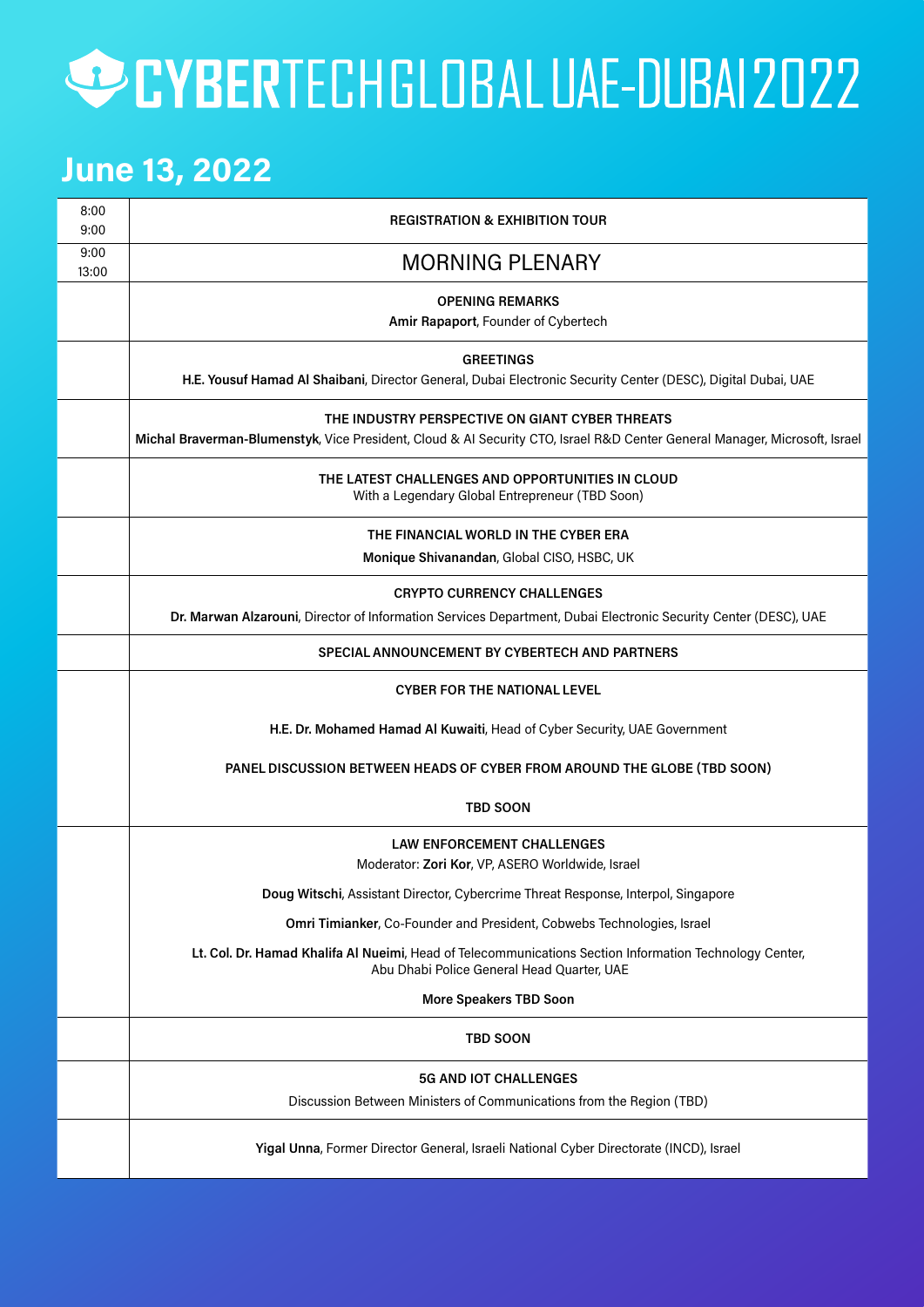## **OCYBERTECHGLOBALUAE-DUBAIZOZZ**

|                | Dr. Bushra Al Blooshi, Head of Research and Innovation, Dubai Electronic Security Center (DESC), UAE                                                                |
|----------------|---------------------------------------------------------------------------------------------------------------------------------------------------------------------|
|                | Giacomo Speretta, Sr. VP Marketing & International Business, Cyber & Security Solutions Division, Leonardo, Italy                                                   |
|                | PANEL DISCUSSION: THE CISO ANGLE - NEW INSIGHTS AND REMEDIES FOR THE UPCOMING CYBER CHALLENGES<br>Peeyush Patel, CISO, Careem, UAE<br><b>More Speakers TBD Soon</b> |
| 13:00<br>14:00 | <b>EXHIBITION AND LUNCH</b>                                                                                                                                         |
|                | <b>CYBER TECHNOLOGIES STAGE</b>                                                                                                                                     |
|                | THREAT INTELLIGENCE TRACK<br>The Perspective of Multi-National Corporations and CISOs.                                                                              |
|                | <b>INNOVATION IN FINTECH SECURITY</b><br>Senior Speaker from HSBC (TBD Soon)                                                                                        |
|                | <b>PANEL DISCUSSION:</b>                                                                                                                                            |
|                | Collin Lobo, Chief Compliance Officer MENA, HSBC, UAE                                                                                                               |
|                | J.R. Manes, Global Head of Cyber Intelligence and Threat Analysis, CITA, HSBC, UK                                                                                   |
|                | Tim Kolk, Head of Strategic Cyber Intelligence, HSBC, UK                                                                                                            |
|                | <b>More Speakers TBD Soon</b>                                                                                                                                       |
|                | <b>PANEL DISCUSSION: FINTECH SECURITY AND IDENTITY MANAGEMENT</b>                                                                                                   |
|                | Viswanath Krishnamurthy, Chief Risk Officer, National Payments Corporation of India (NPCI), India                                                                   |
|                | Henry Kerali, Director for Ghana, Liberia, Sierra Leone, The World Bank, Ghana                                                                                      |
|                | <b>More Speakers TBD Soon</b>                                                                                                                                       |
|                | SOLUTIONS FOR RANSOMWARE: THE PANDEMIC OF THE CYBER WORLD (TBD SOON)                                                                                                |
|                | <b>CLOUD SECURITY CHALLENGES</b>                                                                                                                                    |
|                | Among the Main Topics:                                                                                                                                              |
|                | - Hardware                                                                                                                                                          |
|                | · Software                                                                                                                                                          |
|                | - 3rd Parties                                                                                                                                                       |
|                | ARTIFICIAL INTELLIGENCE IN THE CYBERSPACE                                                                                                                           |
|                | Among the Main Topics:                                                                                                                                              |
|                | - Al Uses in Cyber                                                                                                                                                  |
|                | - Al and Big Data                                                                                                                                                   |
|                | - Cyber Detection, Prevention, and Prediction Using AI                                                                                                              |
|                | <b>CYBER CHALLENGES AND OPPORTUNITIES IN HEALTHCARE</b>                                                                                                             |
|                | Dr. Osama Elhassan, Specialist, Health Informatics & Smart Health Department, Dubai Health Authority, UAE                                                           |
|                | <b>More Speakers TBD Soon</b>                                                                                                                                       |
|                | <b>MOBILE &amp; TELECOMS CYBERSECURITY</b>                                                                                                                          |
| 18:00<br>20:00 | <b>VIP FORMAL RECEPTION (By Invitation Only)</b>                                                                                                                    |